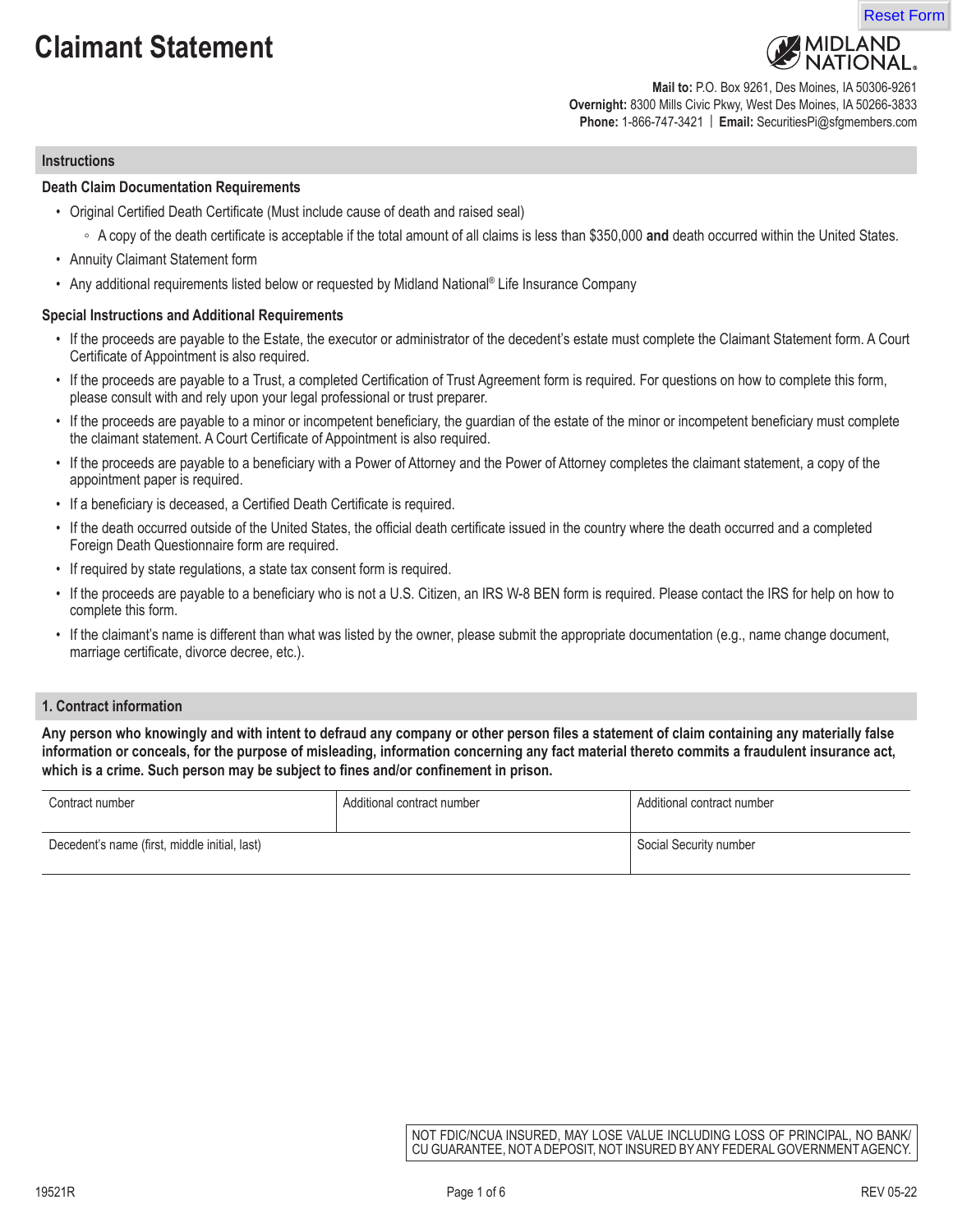## **2. Claimant information** Claimant's name (first, middle initial, last) Social Security number states and security number of states and security number Non-natural entity (if applicable) Non-natural entity (if applicable) Tax Identification number Citizenship: | U.S. Citizen | Resident alien/Citizen of: DOB/Trust date (mm/dd/yyyy) Street address **Apartment/Suite number** Apartment/Suite number City **State** ZIP Phone number **Number 2** and State **ZIP** 2 Reserve 2 and 2 and 2 and 2 and 2 and 2 and 2 and 2 and 2 and 2 and 2 and 2 and 2 and 2 and 2 and 2 and 2 and 2 and 2 and 2 and 2 and 2 and 2 and 2 and 2 and 2 and In what capacity do you file this claim?  $\Box$ Individual  $\Box$ Trustee  $\Box$ Executor of estate  $\Box$  Other: *Please choose ONE of the following 5 options:* **3. Settlement options Option 1 – Lump sum payment Lump sum via check or Automated Clearing House (ACH). Option 2 – Spousal continuance** Available only if you are the decedent owner's spouse and the sole primary beneficiary. By choosing the spousal continuation option, you will become the new owner of the contract. You also need to name (a) beneficiary(ies) to receive the contract proceeds in the event of your death. If you are selecting this option, please complete the Beneficiary Information section on page 3. **Option 3 – Inherited IRA distribution option (multi-generational distribution option)**

**Contract set up with Midland National** — new business paperwork must be received and be in good order prior to our making payment.

 **Contract set up with an external transfer company** — a transfer form and letter of acceptance are required including a corporate resolution or signature guarantee.

 **Spousal transfer to an external company** — if you are a spouse of the deceased and are electing to transfer to your own Contract, a transfer form and letter of acceptance including a corporate resolution or a signature guarantee are required.

## **Option 4 – Non-Qualified Stretch**

Available if you are a beneficiary on a non-qualified contract and choose to have the death benefit paid out over a period of time based on your life expectancy. This option is not available to beneficiaries that are trusts, estates, or charities.

If contract proceeds are being placed in a new LiveWell Annuity, a Claimant Statement form, New Business paperwork, and Non-Qualified Distribution Option form must be received and be in good order prior to processing this request.

If contract proceeds are being placed with another company, 1035 Exchange paperwork and the receiving company's letter of acceptance are required.

## **Option 5 – Annuity Payment Plan\***

Please choose a payout election below. Please note that this is a final election that, once processed, cannot be changed or reversed. If you are selecting this option, please complete the beneficiary information section below.

Please select ONE Annuity Payment Plan election:

**IMPORTANT:** For qualified plans, a beneficiary must draw down his or her entire inherited interest within 10 years. An annuity payment plan over 10 years is not available. Plans for 5 years minimum to 9 years maximum are available.

## **Election A – Income for a Specified Period**

Proceeds paid in equal installments for the duration of the specified period only. Upon the death of the primary payee, any remaining payments will be payable to the beneficiary. Installments are paid for a period of 5 to 20 years. Additional payment periods may be available. Please contact Midland National for additional options.

Number of years: (minimum of 5 years, maximum of 20 years)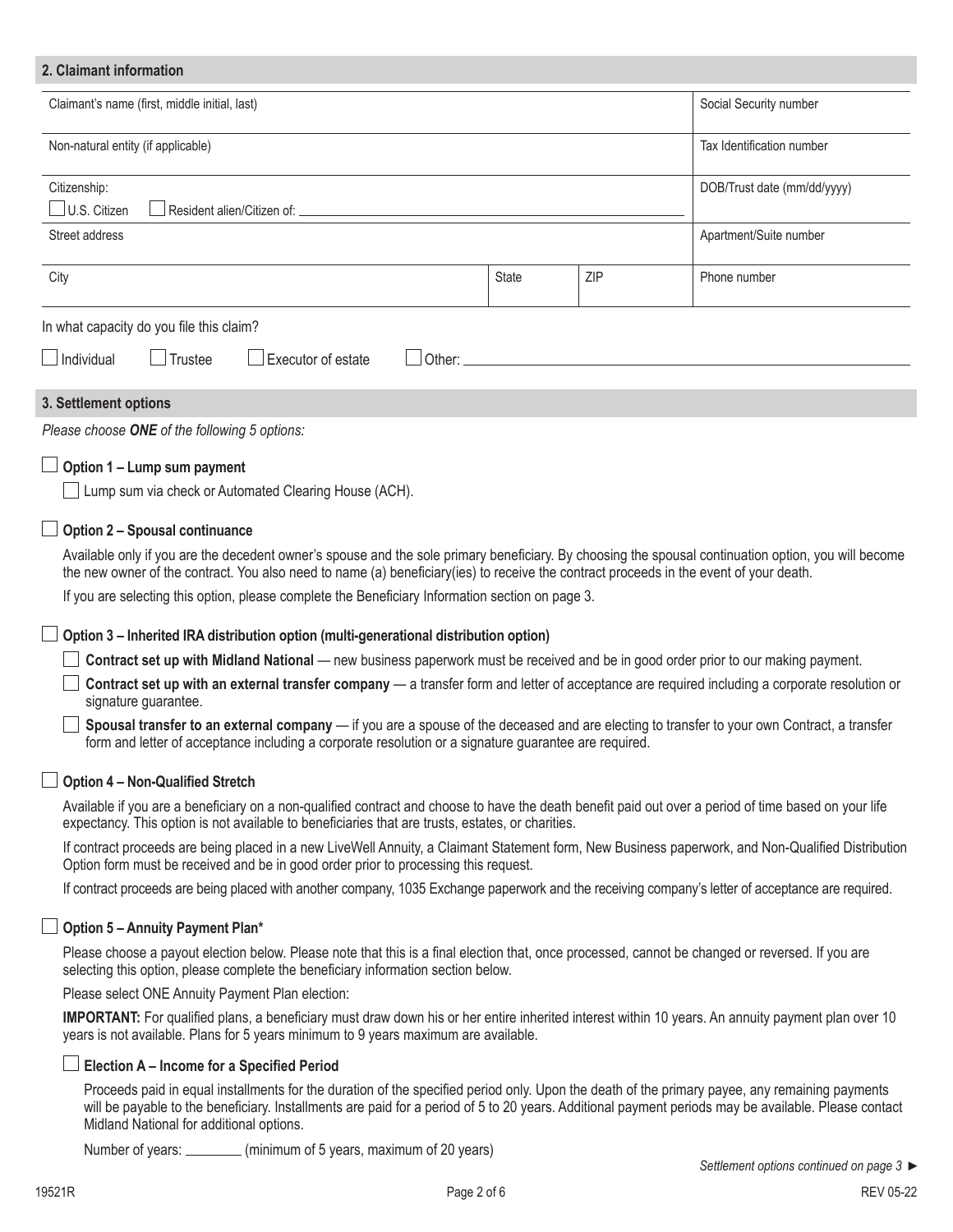| Election B - Life Only Income                                                                                                                                                                                                                                                                                                                                                                                                                    |                                                                                                                       |              |  |  |
|--------------------------------------------------------------------------------------------------------------------------------------------------------------------------------------------------------------------------------------------------------------------------------------------------------------------------------------------------------------------------------------------------------------------------------------------------|-----------------------------------------------------------------------------------------------------------------------|--------------|--|--|
| Proceeds paid during the lifetime of the primary payee. Upon the death of the primary payee, payments will cease.                                                                                                                                                                                                                                                                                                                                |                                                                                                                       |              |  |  |
|                                                                                                                                                                                                                                                                                                                                                                                                                                                  | Please supply a copy of the payee's driver's license or birth certificate and complete the Life Only Disclaimer Form. |              |  |  |
| Election C - Life Income with Installments for Specified Period Certain                                                                                                                                                                                                                                                                                                                                                                          |                                                                                                                       |              |  |  |
| Proceeds paid during the lifetime of the primary payee. Upon the death of the primary payee, any remaining payments will be payable to the<br>beneficiary. Installments are paid for a period of either 10 or 20 years. Additional payment periods may be available. Please contact Midland<br>National for additional options. Please supply a copy of the payee's driver's license or birth certificate.<br>$\Box$ 20 years<br>$\Box$ 10 years |                                                                                                                       |              |  |  |
| Election D - Income of a Specified Amount                                                                                                                                                                                                                                                                                                                                                                                                        |                                                                                                                       |              |  |  |
| Proceeds paid in equal installments to the primary payee until the proceeds, together with the interest thereon, are exhausted. Upon the death of<br>the primary payee, any remaining payments will be payable to the beneficiary.                                                                                                                                                                                                               |                                                                                                                       |              |  |  |
| (monthly minimum of \$20)<br>\$.                                                                                                                                                                                                                                                                                                                                                                                                                 |                                                                                                                       |              |  |  |
| Election E - Joint and Survivor Income                                                                                                                                                                                                                                                                                                                                                                                                           |                                                                                                                       |              |  |  |
| Proceeds are paid during the lifetimes of both the primary and contingent payees. Upon the death of either payee, payments continue to the<br>survivor for:                                                                                                                                                                                                                                                                                      |                                                                                                                       |              |  |  |
| $\Box$ 100% of original amount<br>$\Box$ 67% of original amount<br>$\Box$ 50% of original amount                                                                                                                                                                                                                                                                                                                                                 |                                                                                                                       |              |  |  |
| Please complete the Payee information section on page 4 and supply a copy of the payee's and contingent payee's driver's licenses or birth<br>certificates and complete the Life Only Disclaimer Form if not electing a specified period.                                                                                                                                                                                                        |                                                                                                                       |              |  |  |
| *If Option 5 is elected, please elect the frequency in which you would like to receive your annuity payments. If no frequency is chosen, it will<br>default to annually:<br>Semi-Annually<br>$\Box$ Monthly<br>$\Box$ Quarterly<br>$\Box$ Annually                                                                                                                                                                                               |                                                                                                                       |              |  |  |
| 4. Beneficiary information                                                                                                                                                                                                                                                                                                                                                                                                                       |                                                                                                                       |              |  |  |
| If Option 2 or 5 has been chosen, please complete the Beneficiary information. If additional beneficiaries need to be designated, please provide<br>information on an additional sheet of paper that is signed and dated.                                                                                                                                                                                                                        |                                                                                                                       |              |  |  |
| Select one: <u>□</u> Primary<br>Contingent<br>Per stirpes<br>Per capita<br>Select one:                                                                                                                                                                                                                                                                                                                                                           |                                                                                                                       |              |  |  |
| 1. Name (first, middle initial, last)                                                                                                                                                                                                                                                                                                                                                                                                            | Social Security number                                                                                                | Percentage % |  |  |
| DOB (mm/dd/yyyy)<br>Relationship to decedent owner                                                                                                                                                                                                                                                                                                                                                                                               |                                                                                                                       |              |  |  |
| Mailing address <sup>t</sup><br>Phone number                                                                                                                                                                                                                                                                                                                                                                                                     |                                                                                                                       |              |  |  |
| Select one: DPrimary<br>Contingent<br>Select one: Per stirpes<br>Per capita                                                                                                                                                                                                                                                                                                                                                                      |                                                                                                                       |              |  |  |
| 2. Name (first, middle initial, last)                                                                                                                                                                                                                                                                                                                                                                                                            | Social Security number                                                                                                | Percentage % |  |  |
| Relationship to decedent owner<br>DOB (mm/dd/yyyy)                                                                                                                                                                                                                                                                                                                                                                                               |                                                                                                                       |              |  |  |
| Mailing address <sup>t</sup>                                                                                                                                                                                                                                                                                                                                                                                                                     | Phone number                                                                                                          |              |  |  |
| $\Box$ Primary<br>Select one: Per stirpes<br>Contingent<br>Per capita<br>Select one: I                                                                                                                                                                                                                                                                                                                                                           |                                                                                                                       |              |  |  |
| 3. Name (first, middle initial, last)                                                                                                                                                                                                                                                                                                                                                                                                            | Social Security number                                                                                                | Percentage % |  |  |
| Relationship to decedent owner                                                                                                                                                                                                                                                                                                                                                                                                                   | DOB (mm/dd/yyyy)                                                                                                      |              |  |  |
|                                                                                                                                                                                                                                                                                                                                                                                                                                                  |                                                                                                                       |              |  |  |

† If your mailing address is different than your street address, please list on a separate piece of paper with the owner's signature and date.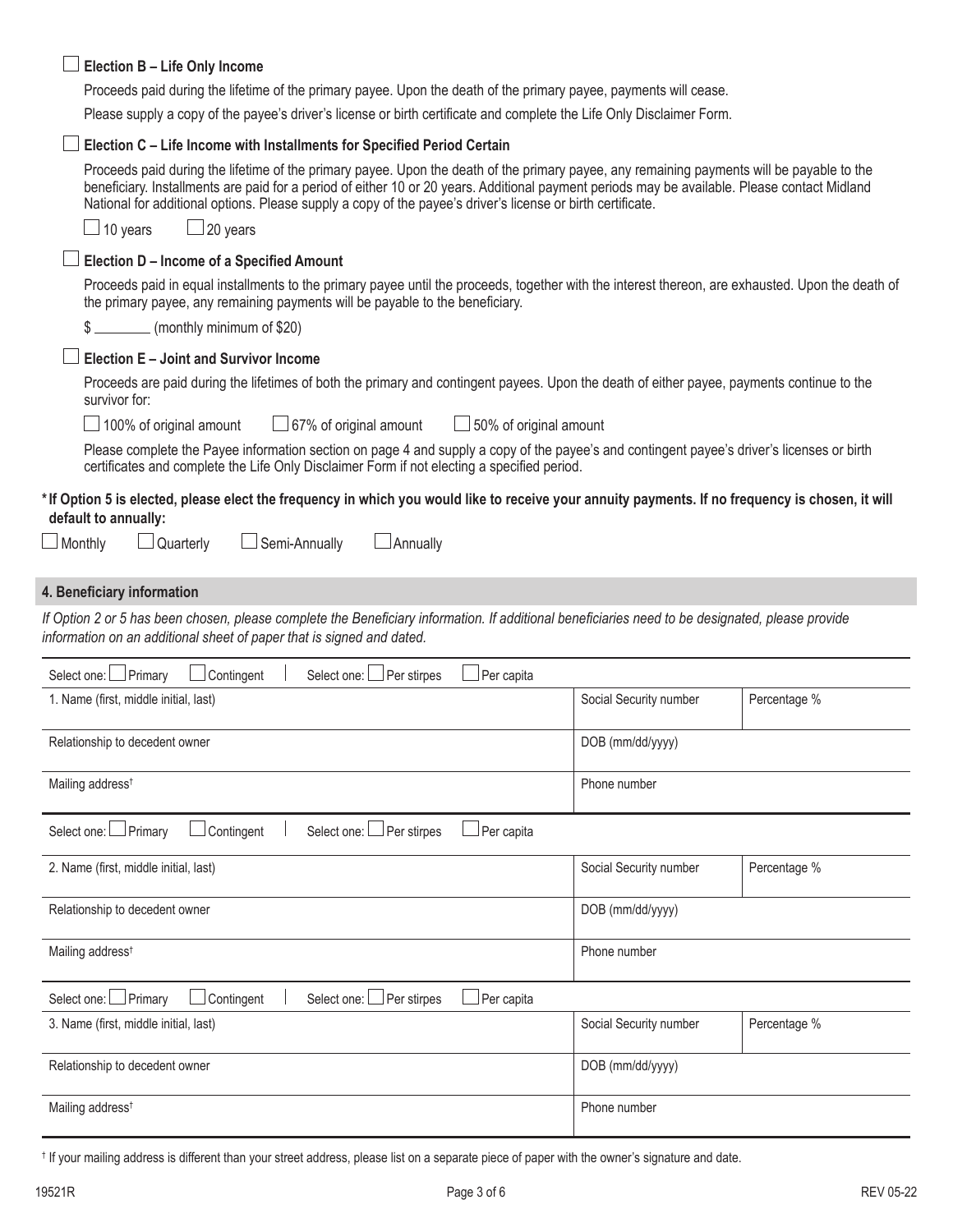| 4. Beneficiary information (continued)                                      |                           |                         |
|-----------------------------------------------------------------------------|---------------------------|-------------------------|
| Select one: I Trust<br>Select one: I Primary<br>Contingent                  |                           |                         |
| 4. Full trust name                                                          | Tax Identification number | Percentage %            |
| Trustee name (first, middle initial, last)                                  | Trustee phone number      | Trust date (mm/dd/yyyy) |
| Trustee mailing address                                                     | Trustee email address     |                         |
| 5. Payee(s) information                                                     |                           |                         |
| Please complete Primary payee information only if different than the owner. |                           |                         |
| Please complete Contingent Payee only if choosing Option 5, Election E.     |                           |                         |

| $\iota$ rease complete Contingent rayee only if choosing Option of Liection L. |                            |                        |  |
|--------------------------------------------------------------------------------|----------------------------|------------------------|--|
| Primary payee's name (first, middle initial, last)                             | Date of birth (mm/dd/yyyy) | Social Security number |  |
| Contingent payee's name (first, middle initial, last)                          | Date of birth (mm/dd/yyyy) | Social Security number |  |

#### Relationship to primary payee:

□Spouse □ Child □ Grandchild □ Other (specify): □

#### **6. Method of payment**

*If Option 5 has been chosen, please complete the Method of Payment information.* 

#### **Please check one of the following options. If no election is indicated, a check will be mailed to you.**

I would like the proceeds to be paid to me by check and sent to the mailing address listed under Contract Information.

I would like the proceeds to be sent via Automated Clearing House (ACH) to the financial institution indicated below. I understand the proceeds will arrive in my account in approximately three to five business days. I authorize Midland National and the financial institution listed below to automatically deposit proceeds into my account. **Please attach a voided check.** 

| Financial Institution's name | Type of Account: □ Checking<br>$\Box$ Savings |
|------------------------------|-----------------------------------------------|
| Routing number (ABA#)        | Account number                                |

#### **Include a preprinted, voided check or letter from the bank on their letterhead for the Automated Clearing House (ACH) debit to ensure accurate account information.**

**Note:** Checks must be preprinted with your name and address. We cannot accept starter or counter checks.

#### **7. Election of withholding**

*If Option 1 or 5 has been chosen, please complete the Election of Withholding information.* 

Federal/State withholding instructions: Please indicate if Federal/State Income taxes should be withheld from your payment(s) by signing and dating this election form and returning it to Midland National. If you have any questions about your tax liability, please consult and rely upon your own tax and legal professionals. **Even if you elect NOT to have Federal/State Income taxes withheld, you are liable for Federal/State Income taxes on the taxable portion of your account value. You may also be subject to tax penalties under the Estimated Tax Payment rules if your payment of estimated tax and withholding, if any, are not adequate. If no election is made, a 10% federal income tax will be automatically withheld.**

#### **I elect the following:**

|  | Federal: $\Box$ Do not withhold | $\Box$ Withhold $\Box$ | $%$ or $$$ |  |
|--|---------------------------------|------------------------|------------|--|
|--|---------------------------------|------------------------|------------|--|

State:  $\Box$  Do not withhold  $\Box$  Withhold  $\Box$  % or \$

**Important state tax withholding information:** Certain states require us to withhold state income tax from your distribution. If you reside in a state that requires withholding, we will withhold state income tax in accordance with the respective state's rules.

**Note:** If no election is made, a 10% federal income tax and, if required, applicable state taxes will be automatically withheld.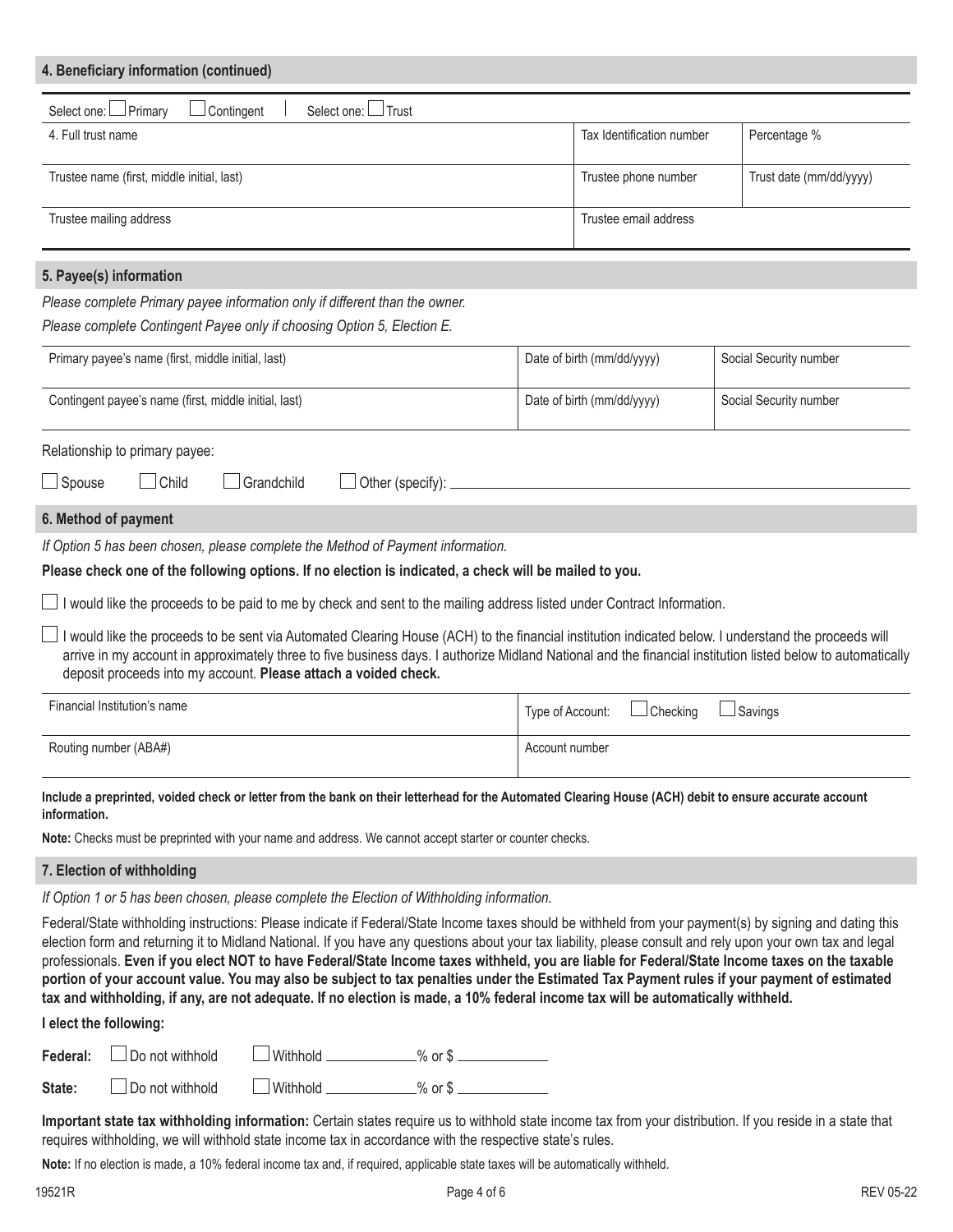| <b>Claims Fraud Warnings - State Variations</b>                                 |                                                                                                                                                                                                                                                                                                                                                                                                                                                                                                                                                                                                                                                                                                                                                                             |  |  |
|---------------------------------------------------------------------------------|-----------------------------------------------------------------------------------------------------------------------------------------------------------------------------------------------------------------------------------------------------------------------------------------------------------------------------------------------------------------------------------------------------------------------------------------------------------------------------------------------------------------------------------------------------------------------------------------------------------------------------------------------------------------------------------------------------------------------------------------------------------------------------|--|--|
| <b>State</b>                                                                    | <b>Variation</b>                                                                                                                                                                                                                                                                                                                                                                                                                                                                                                                                                                                                                                                                                                                                                            |  |  |
| Alabama                                                                         | "Any person who knowingly presents a false or fraudulent claim for payment of a loss or benefit or who knowingly presents false information in an<br>application for insurance is guilty of a crime and may be subject to restitution fines or confinement in prison, or any combination thereof."                                                                                                                                                                                                                                                                                                                                                                                                                                                                          |  |  |
| Alaska                                                                          | "A person who knowingly and with intent to injure, defraud, or deceive an insurance company files a claim containing false, incomplete, or<br>misleading information may be prosecuted under state law."                                                                                                                                                                                                                                                                                                                                                                                                                                                                                                                                                                    |  |  |
| Arkansas/Kentucky/<br>Maine/Michigan/<br>New Mexico/Ohio/<br>Oklahoma/Tennessee | "Any person who, with intent to defraud or knowing that he/she is facilitating a fraud against an insurer, submits an application or files a claim<br>containing a false or deceptive statement is guilty of insurance fraud, which is a crime. Penalties may include imprisonment, fines, and denial of<br>insurance benefits."                                                                                                                                                                                                                                                                                                                                                                                                                                            |  |  |
| Arizona                                                                         | "For your protection Arizona law required the following statement to appear on this form. Any person who knowingly presents a false or<br>fraudulent claim for payment of a loss is subject to criminal and civil penalties."                                                                                                                                                                                                                                                                                                                                                                                                                                                                                                                                               |  |  |
| California                                                                      | "For your protection, California law requires the following to appear on this form. Any person who knowingly presents false or fraudulent claim<br>for the payment of a loss is guilty of a crime and may be subject to fines and confinement in state prison."                                                                                                                                                                                                                                                                                                                                                                                                                                                                                                             |  |  |
| Colorado                                                                        | "It is unlawful to knowingly provide false, incomplete, or misleading facts of information to an insurance company for the purpose of defrauding or<br>attempting to defraud the company. Penalties may include imprisonment, fines, denial of insurance, and civil damages. Any insurance company,<br>agent or registered representative of an insurance company who knowingly provides a false, incomplete, or misleading fact or information to a<br>policyholder or claimant for the purpose of defrauding or attempting to defraud the policyholder or claimant with regard to a settlement or award<br>payable from insurance proceeds shall be reported to the Colorado Division of Insurance within the Department of Regulatory Agencies."                         |  |  |
| Delaware/Idaho/Indiana                                                          | "Any person who knowingly, and with intent to injure, defraud, or deceive any insurer, files a statement of a claim containing any false,<br>incomplete, or misleading information is guilty of a felony."                                                                                                                                                                                                                                                                                                                                                                                                                                                                                                                                                                  |  |  |
| District of Columbia                                                            | "It is a crime to provide false or misleading information to an insurer for the purpose of defrauding the insurer or any other person. Penalties<br>include imprisonment and/or fines. In addition, an insurer may deny insurance benefits, if false information materially related to a claim was<br>provided by the applicant."                                                                                                                                                                                                                                                                                                                                                                                                                                           |  |  |
| Florida                                                                         | "Any person who knowingly, and with intent to injure, defraud, or deceive any insurer, files a statement of claim or any application containing<br>any false, incomplete, or misleading information is guilty of a felony of the third degree."                                                                                                                                                                                                                                                                                                                                                                                                                                                                                                                             |  |  |
| Hawaii                                                                          | "For your protection, Hawaii law requires you to be informed that presenting a fraudulent claim for payment of a loss or benefit is a crime<br>punishable by fines or imprisonment, or both."                                                                                                                                                                                                                                                                                                                                                                                                                                                                                                                                                                               |  |  |
| Louisiana/Maryland/<br>Rhode Island                                             | "Any person who knowingly and willfully presents a false or fraudulent claim for payment of a loss or benefit or who knowingly and willfully<br>presents false information in an application for insurance is guilty of a crime and may be subject to fines and confinement in prison."                                                                                                                                                                                                                                                                                                                                                                                                                                                                                     |  |  |
| Minnesota                                                                       | "A person who submits an application or files a claim with intent to defraud or helps commit a fraud against an insurer is guilty of a crime."                                                                                                                                                                                                                                                                                                                                                                                                                                                                                                                                                                                                                              |  |  |
| New Hampshire                                                                   | "Any person who, with a purpose to injure, defraud, or deceive any insurance company, files a statement of claim containing any false,<br>incomplete, or misleading information is subject to prosecution and punishment for insurance fraud, as provided in RSA 638:20."                                                                                                                                                                                                                                                                                                                                                                                                                                                                                                   |  |  |
| New Jersey                                                                      | "Any person who knowingly makes an application for insurance coverage containing any false or misleading information is subject to criminal and<br>civil penalties."                                                                                                                                                                                                                                                                                                                                                                                                                                                                                                                                                                                                        |  |  |
| New York                                                                        | "Any person who knowingly, and with intent to defraud any insurance company or other person files an application for insurance or statement<br>of claim containing any materially false information or conceals for the purpose of misleading, information concerning any fact material thereto,<br>commits a fraudulent insurance act, which is a crime and shall also be subject to a civil penalty not to exceed five thousand dollars and the stated<br>value of the claim for each such violation."                                                                                                                                                                                                                                                                    |  |  |
| Oregon                                                                          | "Any person who knowingly and with intent to defraud any insurance company or other person files an application for insurance or statement<br>of claim containing any materially false information or conceals for the purpose of misleading, information concerning any fact material thereto,<br>may commit a fraudulent insurance act, which may be a crime and may subject the person to criminal and civil penalties."                                                                                                                                                                                                                                                                                                                                                 |  |  |
| Pennsylvania                                                                    | "Any person who knowingly, and with intent to defraud any insurance company or other person files an application for insurance or statement<br>of claim containing any materially false information or conceals for the purpose of misleading, information concerning any fact material thereto<br>commits a fraudulent insurance act, which is a crime and subjects such person to criminal and civil penalties."                                                                                                                                                                                                                                                                                                                                                          |  |  |
| Puerto Rico                                                                     | "Any person who knowingly, and with intent to defraud presents false information in an insurance request form, or who presents, helps or has presented<br>a fraudulent claim for the payment of a loss or other benefit, or presents more than one claim for the same damage or loss, will incur a felony, and<br>upon conviction will be penalized for each violation with a fine not less than five thousand (5,000) dollars, nor more than ten thousand (10,000) dollars,<br>or imprisonment for a fixed term of three (3) years, or both penalties. If aggravated circumstances prevail, the fixed established imprisonment may be<br>increased to a maximum of five (5) years; if attenuating circumstances prevail, it may be reduced to a minimum of two (2) years." |  |  |
| Texas                                                                           | "Any person who knowingly presents a false or fraudulent claim for the payment of a loss is guilty of a crime and may be subject to fines and<br>confinement in state prison."                                                                                                                                                                                                                                                                                                                                                                                                                                                                                                                                                                                              |  |  |
| Virginia                                                                        | "Any person who, with intent to defraud or knowing that he/she is facilitating a fraud against an insurer, submits an application or files a claim<br>containing a false or deceptive statement may have violated state law."                                                                                                                                                                                                                                                                                                                                                                                                                                                                                                                                               |  |  |
| Washington                                                                      | "It is a crime to knowingly provide false, incomplete, or misleading information to an insurance company for the purpose of defrauding the<br>company. Penalties include imprisonment, fines, and denial of insurance benefits."                                                                                                                                                                                                                                                                                                                                                                                                                                                                                                                                            |  |  |
| West Virginia                                                                   | "Any person who knowingly presents a false or fraudulent claim for payment of a loss or benefit or knowingly presents false information in an<br>application for insurance is guilty of a crime and may be subject to fines and confinement in prison."                                                                                                                                                                                                                                                                                                                                                                                                                                                                                                                     |  |  |